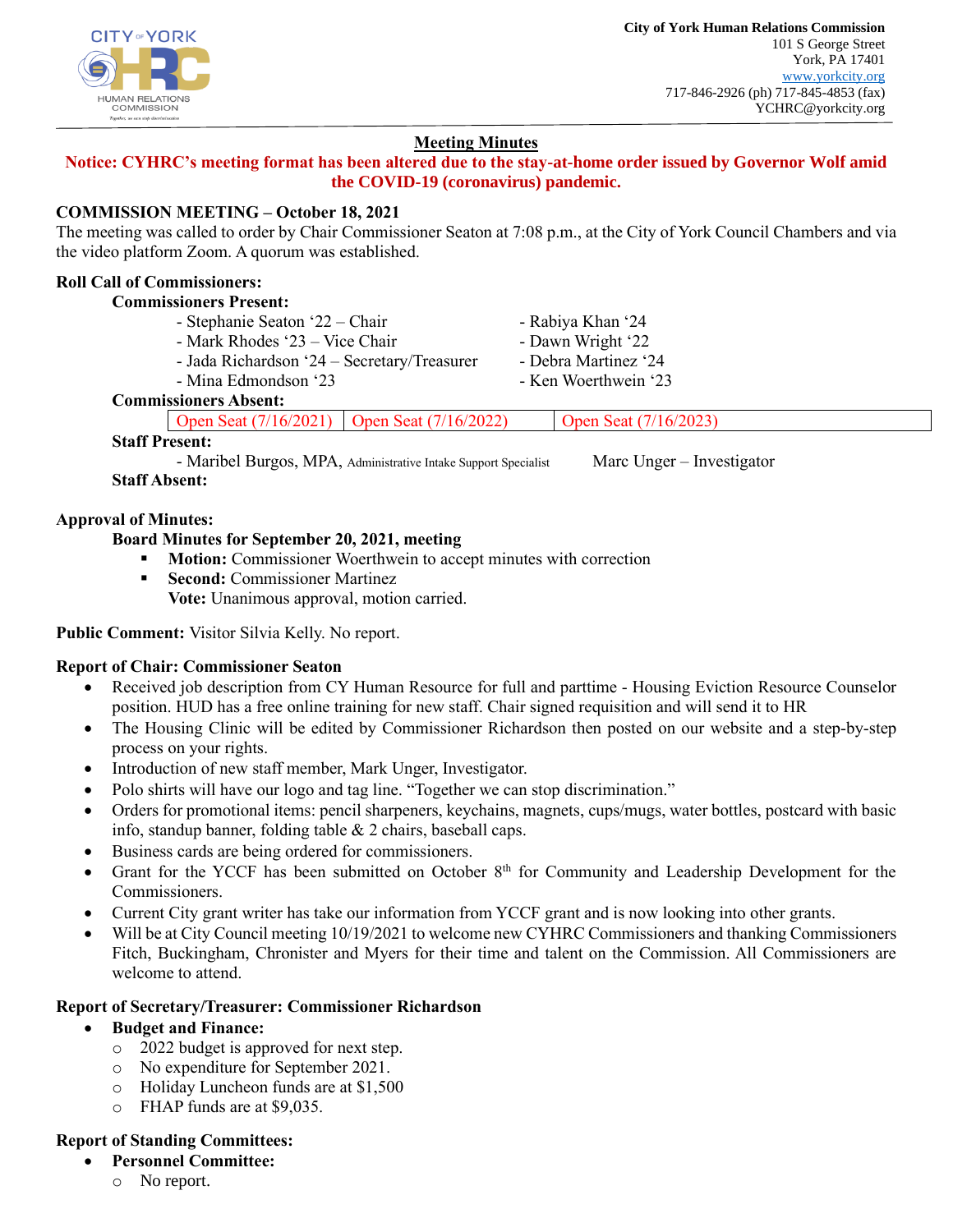#### • **Planning and Community Relations Committee: Commissioner Rhodes**

- o We are at the table for Article 136, for contracts with the City. Meeting with the lawyer in DC, October 27 in DC. Investigating and vetting contracts.
- o Attended the Central School District Board meeting to be a presence and support system to that community.
- o Will email EEOC guidelines on curriculum they came up with and shared.
- o Critical Race Theory event 10/20/2021, 50 people are registered.
- o Multicultural event on Saturday 10/16/2021 had a table but no one was there to hand out information to community. Would like all commissioners to receive a bag of CYHRC handouts for future events.
- o This Saturday the YC Police is having their Fall Festival, 1st block of W. King St.

#### • **Social Media Committee:**

o No report.

### • **Branding Committee:**

o No report

#### • **Nominating and Leadership Development Committee: Commissioner Edmondson**

- o Three names were submitted for opening withing the Commission: Carla Christopher, Karen Crosby, and Silvia Kelly. Mayor approved; City Council will vote on it tomorrow night.
- o Commissioner's training happened October 14 at City Hall Council Chambers with Carl Summerson, Esq. PHRC's Chief Hearing Examiner. There are handouts for new and absent Commissioners.
- o Future plans to have quarterly or bi-monthly meetings for all Commissioners. Taking recommendations on future training ideas.

#### **Communications:**

• Commissioner Seaton received the email from Helen Parks HR representative regarding job description requisition for the new housing position.

#### **Approval of job description:**

- Motion: Commissioner Edmondson to accept the job description with adding "outreach and building relationships with different organization and spotting opportunities to further the CYHRC mission" somewhere in the job description.
- **Execond:** Commissioner Richardson

**Vote:** Unanimous approval, motion carried. Requisition will be signed and submitted to HR

- Commissioner Richardson attended the County Commissioner meeting. Commissioner Martinez will attend 10/20 meeting and Commissioner Seaton will attend 11/03. Commissioner Edmondson recused herself for all meetings, conflict of interest due to her position with Martin Library.
- When submitting events that Commissioners attend, please submit description of event.

### **Diversity Dinner Committee Report: Commissioner Martinez:**

- Committee met to discuss using the tag line "Together We Can Stop Discrimination" and doing a virtual event the end of January beginning of February, highlighting diversity that is shown in our new Commission. Taking that opportunity to introduce the Commissioners to the community. Two or three Commissioners will be selected to speak about one of the protective classes.
- Between talks of protective classes, we would like to have local artistic talent invited, poetry reading, dancing, playing instrument, etc.
- At the end have a O&A section
- Planning to do events throughout the year. Invite Mr. Adrian Garcia, PHRC, Nilda Ruiz from Philadelphia to do a virtual housing summit
- During the summer doing a Diversity Picnic.
- Reaching out to other Commissioners across Pennsylvania to network

### **Report of Staff:**

- **Administrative Intake Support Specialist: Maribel Burgos, MPA**
	- o Cumulative Case Report submitted in Packet.
	- o Reported on the importance of CYHRC participation in conventions.
	- o Working with YC web designer One Media to get our forms online.
- **Investigator: Marc Unger**